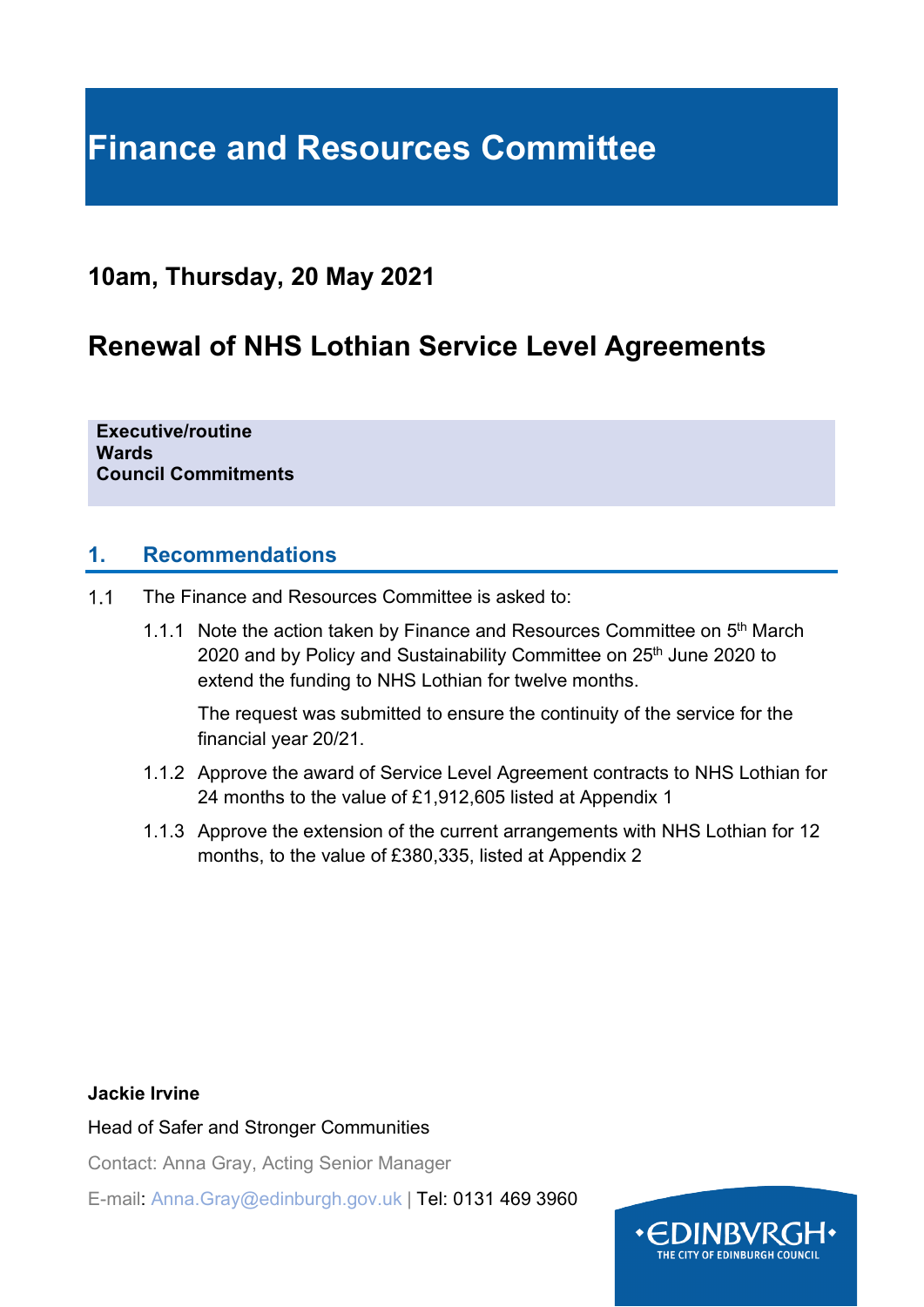# **Renewal of NHS Lothian Service Level Agreements**

## **2. Executive Summary**

- 2.1 This report details how the local authority proposes to deliver the services jointly with NHS Lothian for the financial years 21/22 and 22/23 and contains information pertaining to contracts the CEC has with the NHS as providers of Speech and Language Therapy and Occupational Therapy for pupils with Additional Support **Needs**
- 2.2 The main focus of the reviews has been to ensure an improved service for children and their families and to ensure the best use of Council funds. Greater levels of accountability and outcomes monitoring mean more effective delivery for children and young people and a clearer point of access.
- 2.3 The current fluid situation will likely lead to further reviews when accurate monitoring will evidence the service delivered, the overall performance, the outcomes achieved and the emerging needs. We will continue to review these contracts further in a robust manner in light of post Covid-19 circumstances and specific needs of children and young people.
- 2.4 This report is to request approval for:
	- 2.2.1 the award of three Service Level Agreements for two years (one year + one year possible extension) to the value of £1,912,605 for NHS Speech and Language Therapy, Autistic Spectrum Disorder Occupational Therapy (ASD OT) in mainstream and special school provisions and Occupational Therapy in Early Years settings (OT EY);
	- 2.2.2 the extension of twelve months' funding arrangements to the value of £380,335 for NHS services supporting Looked After Children and Young People, Additional Support for Learning nurse and Prepare nurse.
- 2.5 This report is also to advise Education Committee of the action taken by Finance and Resources Committee and Policy and Sustainability Committee to award the funding to NHS Lothian for financial year 20/21.
- 2.6 The total value for the extension of the funding arrangements and the award of the contracts equates to £2,292,940.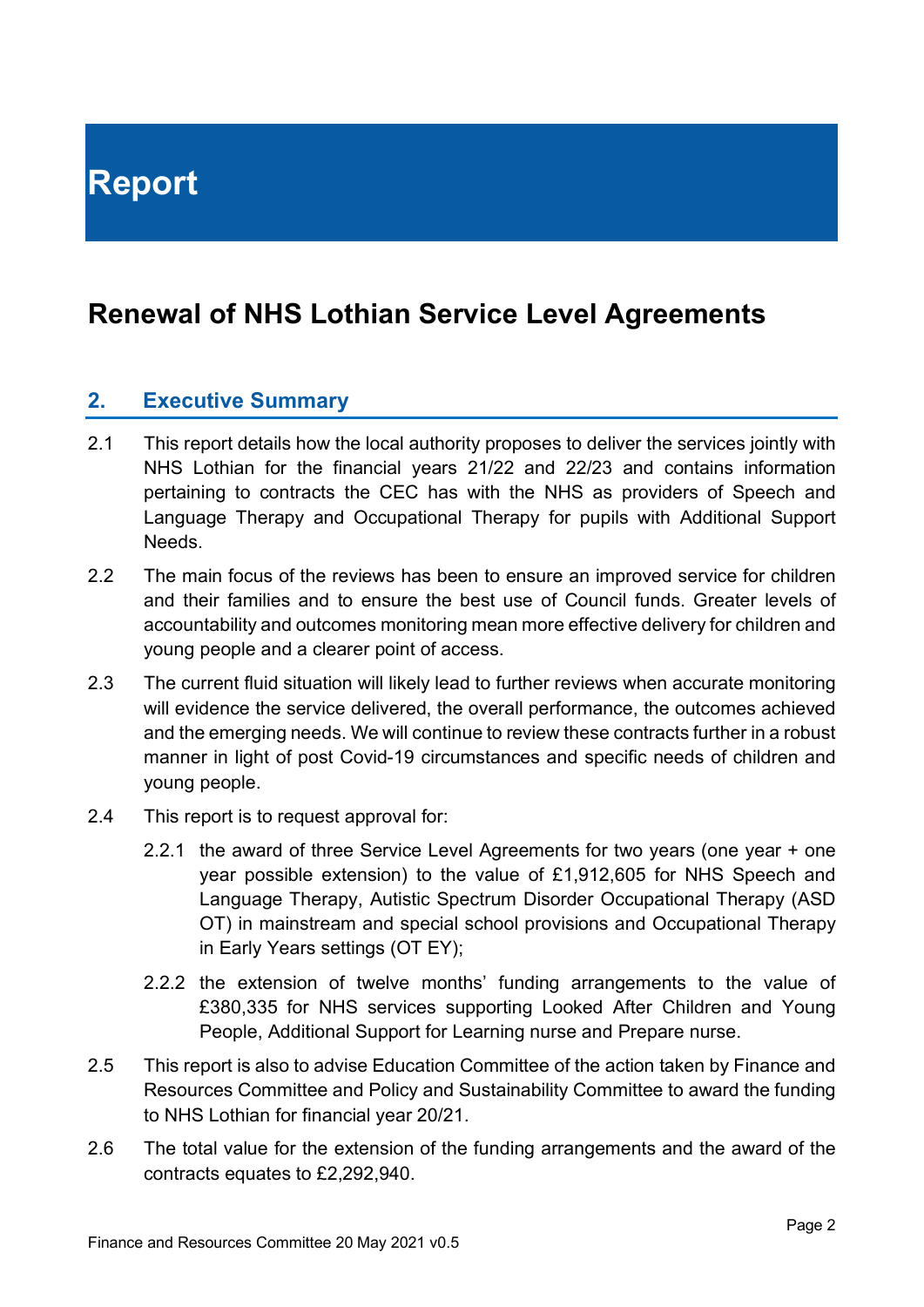# **3. Background**

- 3.1 The Local Authority currently commissions the NHS to provide a number of enhanced services to children and young people as detailed in the main report. Some of these arrangements have been jointly reviewed during financial year 2020-21 to ensure that delivery and performance are considered fit for purpose and in line with the Scottish Government's strategic priorities for Getting it Right for Every Child. Committee Approval is being sought to formally award such Service Level Agreements.
- 3.2 Some arrangements are still under review. Due to the unprecedented times and the closure of schools, not all reviews have been completed. To ensure consistency and delivery of these services for children with high levels of complex needs, it is deemed appropriate to extend the current provisions until the end of 21/22 financial year, to allow sufficient time for a comprehensive review of the requirement. Committee Approval is therefore being sought to extend the current arrangements until the reviews are completed.

### **4. Main report**

- 4.1 The Children and Young People (Scotland) Act 2014 places a duty on the Education authority to make appropriate arrangements for identifying those children for whose school education they are responsible, and who may have additional support needs. Appropriate agencies have a duty to help the education authority discharge their duties. NHS Lothian and the Education Authority (the Council) collaborate to meet children's additional support needs, promoting integrated working across agencies in assessment, intervention, planning, provision and review.
- 4.2 The Act requires Councils and the NHS to ensure that children's services are provided in ways which:
	- 4.2.1 best safeguard, support and promote the wellbeing of children
	- 4.2.2 ensure that any action to meet needs is taken at the earliest appropriate time
	- 4.2.3 take appropriate action to prevent needs arising.
- 4.3 Considering this, the Council commissions additional services to ensure that children have timely access to health services appropriate to their additional support needs at school and in Early Years settings. This also ensures that children can experience seamless support where they require a range of health and educational support for complex needs.
- 4.4 These services include:
	- 4.4.1 Allied Health Professional services, principally Speech and Language Therapy for children and young people in Early Years Settings and schools.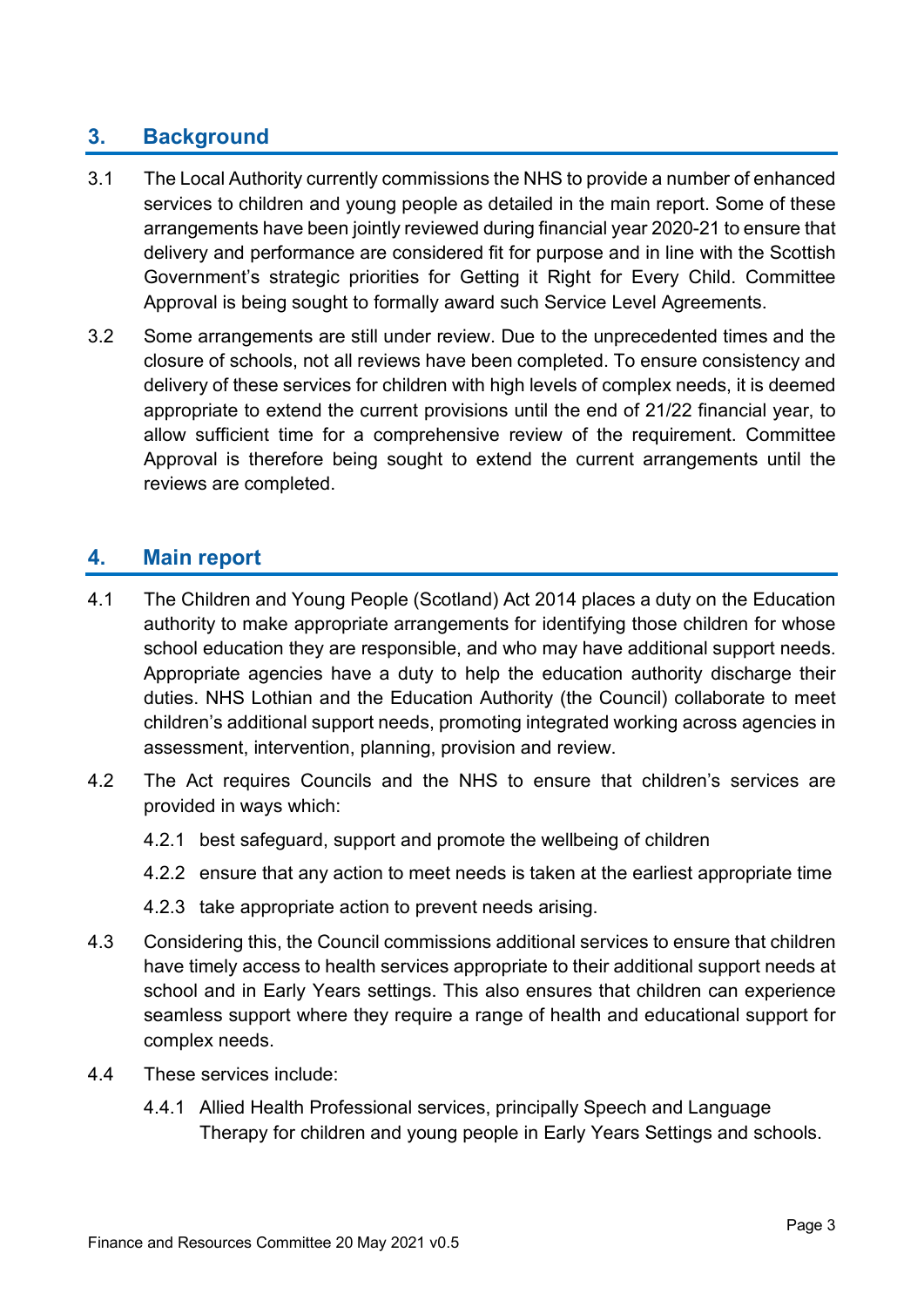- 4.4.2 A contribution towards the Prepare team costs. Prepare is a multi-agency team providing social work and medical support to pregnant women with complex substance misuse issues. The team is highly successful in supporting women to stabilise their drug use leading to better health and long-term care outcomes for babies.
- 4.4.3 Medical support for young people who are previously looked after by the local authority
- 4.4.4 Mental health support for Looked After and Accommodated children and young people
- 4.5 The additional funding for these services adds value to what is already being provided by NHS Lothian under statutory duties. The services are provided with the aim of enhancing pupils' access to the curriculum and maximising educational achievements, literacy and social development.
- 4.6 School-based services have been reviewed following a fully comprehensive assessment of the requirement and the market, to fulfil our statutory duty to secure best value.
- 4.7 With regards to the Speech and Language Therapy service the Local Authority engaged with the key stakeholders and the provider to redesign a service which was felt no longer fit for purpose. The changes to delivery were suggested by Head Teachers and a variety of stakeholders. These changes were agreed with the provider in the form of a new co-produced specification and are being implemented in partnership.
- 4.8 To ensure and improve consistency and delivery of the integrated children's services, it is deemed appropriate by both partners to align services delivered in schools with the academic year. It is hoped that this will streamline reporting requirements, performance evaluation and evidence of improved outcomes.
- 4.9 Robust evidence of the newly shaped service is being gathered, ensuring all clusters are allocated the required hours as discussed and negotiated. Over-usage and under-usage of time allocation will be analysed and redistributed as appropriate.

Key performance indicators and achieved outcomes will be reviewed at the end of academic year and closely monitored to ensure previous concerns regarding the Speech and Language Therapy Service have been resolved.

#### **5. Next Steps**

- 5.1 The request for twelve months renewal for services listed in Appendix 2 is due to an ongoing review of the current arrangements that the Local Authority is undertaking in collaboration with the service provider, key stakeholders, including those who use the services, and the wider community, with a focus on improving wellbeing outcomes.
- 5.2 The primary focus is on the CAMHS services, which are currently being discussed by Senior Managers in NHS Lothian and City of Edinburgh Council. The partners are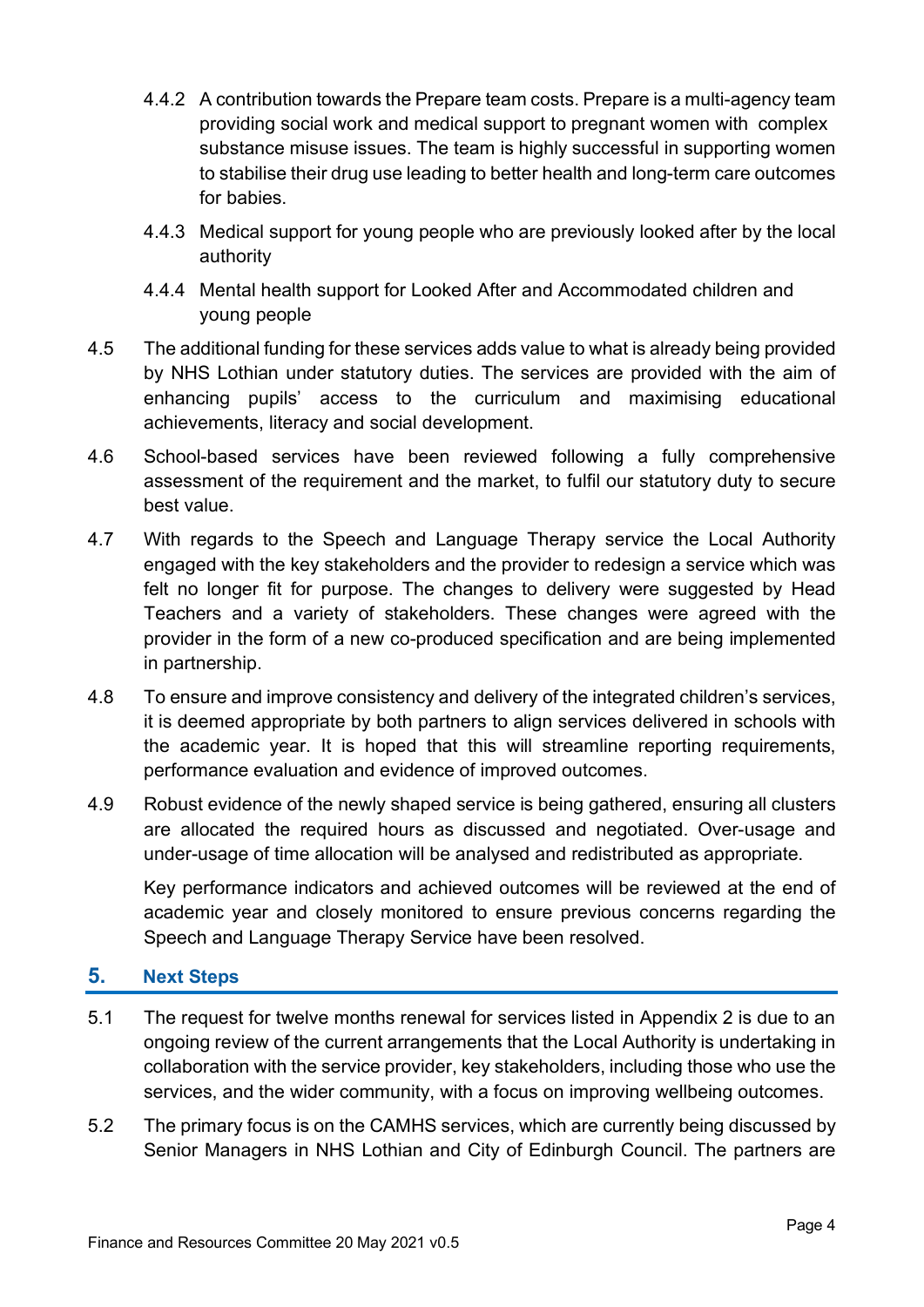exploring the requirement and shaping the mental health provisions to ensure they are fully accessible to children and young people.

- 5.3 Data, findings and recommendations will be submitted for consideration and approval prior to the beginning of financial year 2022-23.
- 5.4 Approval for a short-term extension is therefore being sought.

### **6. Financial impact**

- 6.1 The total value of the awards listed in Appendix 1 is £1,912,605.
- 6.2 The total value of extensions to the current arrangements listed in Appendix 2 is £380,335. This includes the cost of individual care packages (HESS/LENS). In the light of the increase in the number of children with complex needs, this would be approximately £100k.
- 6.3 The total value of the Service Level Agreements and the extensions equates to £2,292,940. Details of the financial impact of each service provision are listed in Appendices 1 and 2.
- 6.4 Budgetary provision exists for these commitments.
- 6.5 There are no revenue or capital costs associated with the report
- 6.6 There were no procurement costs associated with awarding the Service Level Agreements.

## **7. Stakeholder/Community Impact**

- 7.1 The services provided under these Service Level Agreements are responding to the need for effective integrated support and early intervention for children at school.
- 7.2 There are no adverse environmental outcomes arising from this report
- 7.3 The views of the Headteachers and the schools have been gathered through a strategy working group and implementation group. Parents' and carers' views will be sought through focus groups as part of the ongoing review.
- 7.4 The impact on the community will be to provide support more efficiently and locally, specifically in relation to children and young people with additional support needs and mental health difficulties.
- 7.5 With the aim of providing early co-ordinated supports locally, it is hoped that travel to access services will be reduced therefore having a positive impact on carbon reduction.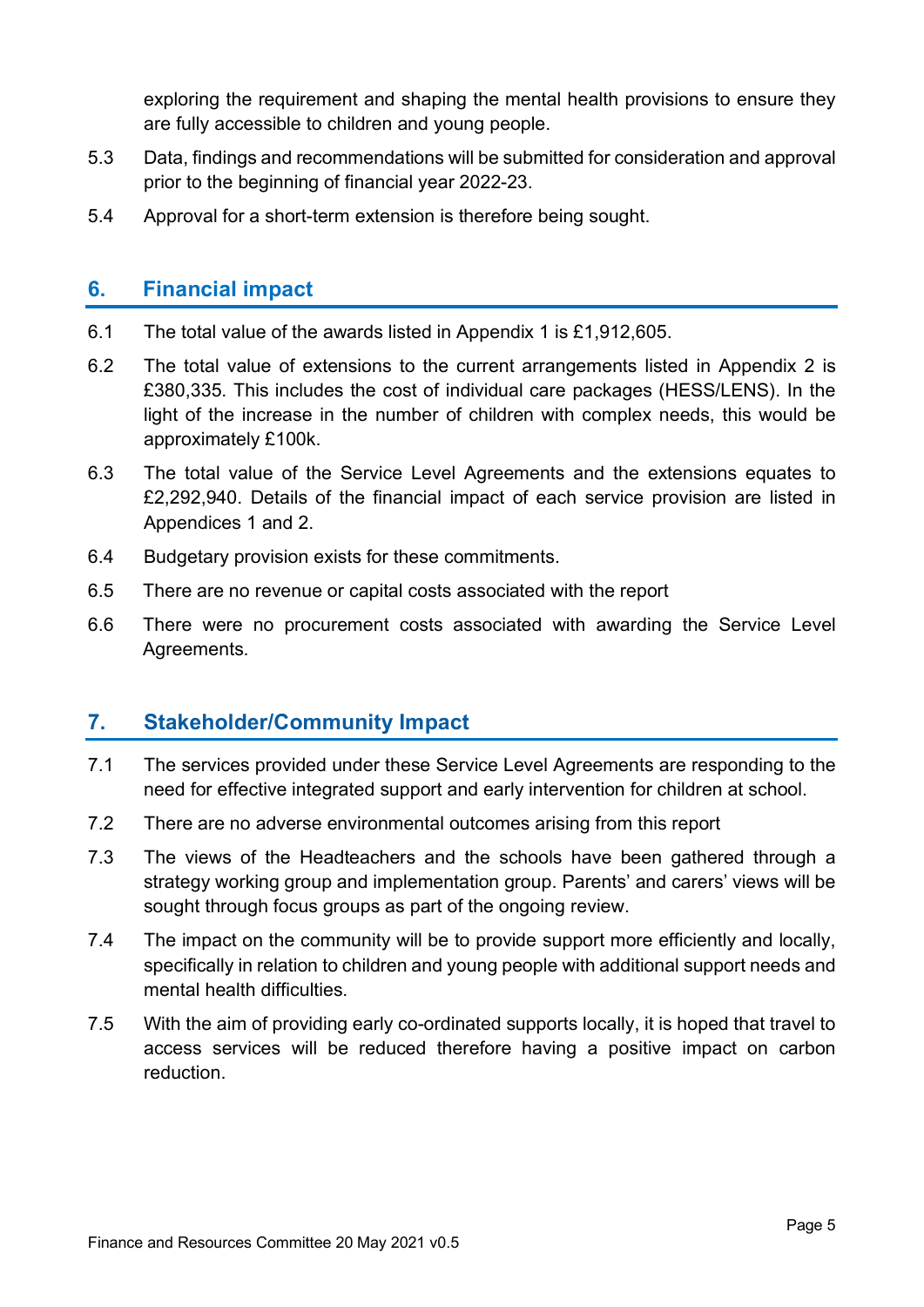# **8. Background reading/external references**

- 8.1 The Education (Additional Support for Learning) (Scotland) Act 2004
- 8.2 The Children and Young People (Scotland) Act 2014
- 8.3 Getting it Right for Looked After Children and Young People Strategy

# **9. Appendices**

- 9.1 Appendix 1 Proposed NHS budget (Service Level Agreements)
- 9.2 Appendix 2 Proposed NHS budget (Extension)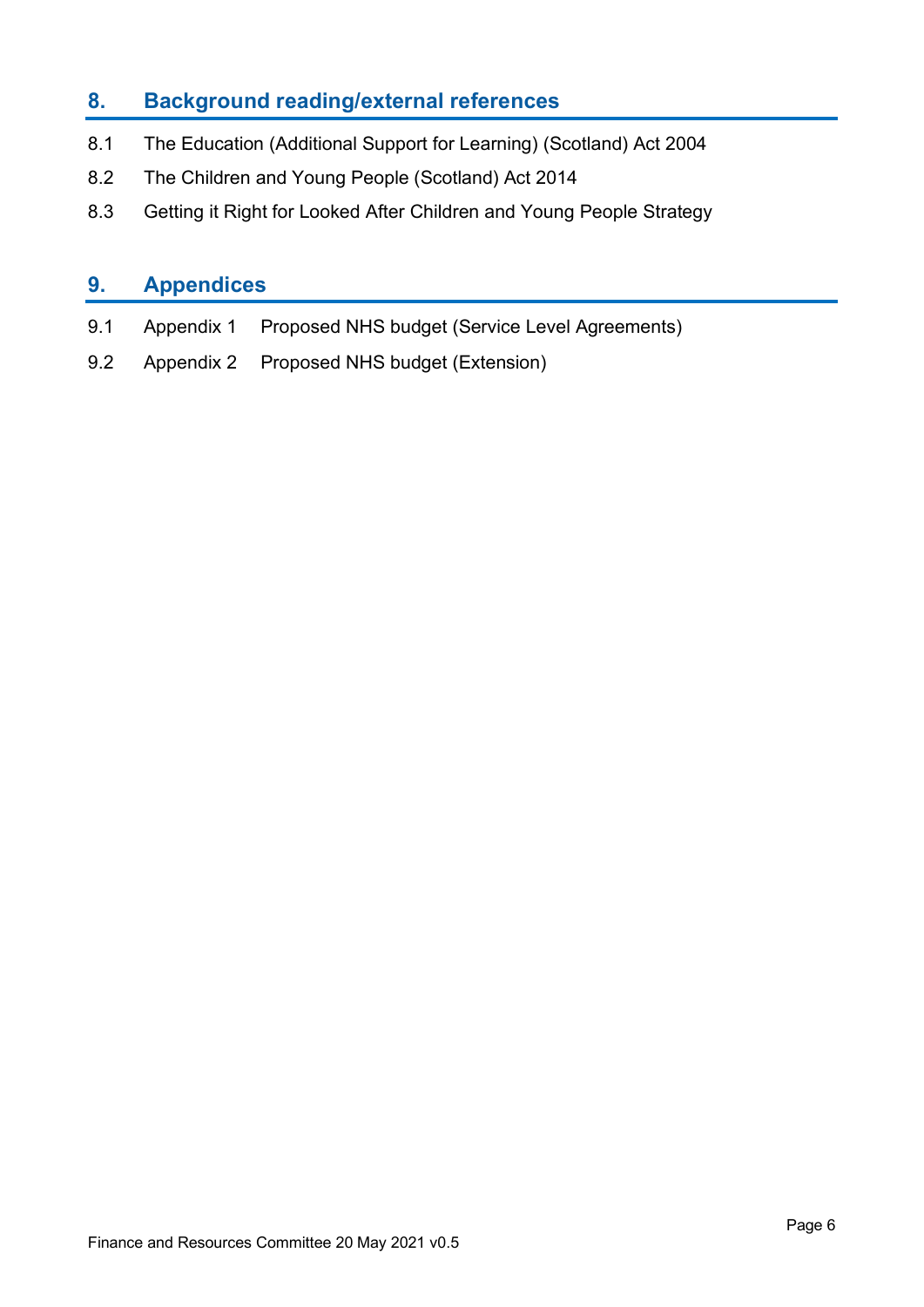#### **Appendix 1**

#### **Proposed NHS Budgets 2021/23 – Service Level Agreements**

- The cost of the Service Level Agreement for Speech and Language Therapy is £800,928 for 2021/22 financial year and £824,955 for 2022/23
- The cost of the Service Level Agreement for ASD Occupational Therapy is £87,249 for 2021/22 financial year and £91,129 for 2022/23.
- The cost for the Occupational Therapy post is £53,354 for 2021/2022 financial year and £54,990 for 2022/2023

| <b>Description</b>                        | <b>Budget</b> | Award           |                                           |
|-------------------------------------------|---------------|-----------------|-------------------------------------------|
|                                           |               | 1 year + 1 year | 1st July 2021 - $30th$ June               |
| Speech and Language Therapy               | £1,625,883    |                 | 2023                                      |
|                                           |               | 1 year + 1 year | 1st July 2021 - $30^{th}$ June            |
| <b>ASD Occupational Therapy</b>           | £178,378      |                 | 2023                                      |
|                                           |               | 2 years         | $1st$ April 2021 - 31 <sup>st</sup> March |
| <b>Occupational Therapy - Early Years</b> | £108,344      |                 | 2023                                      |
| <b>Total</b>                              | £1,912,605    |                 |                                           |
|                                           |               |                 |                                           |